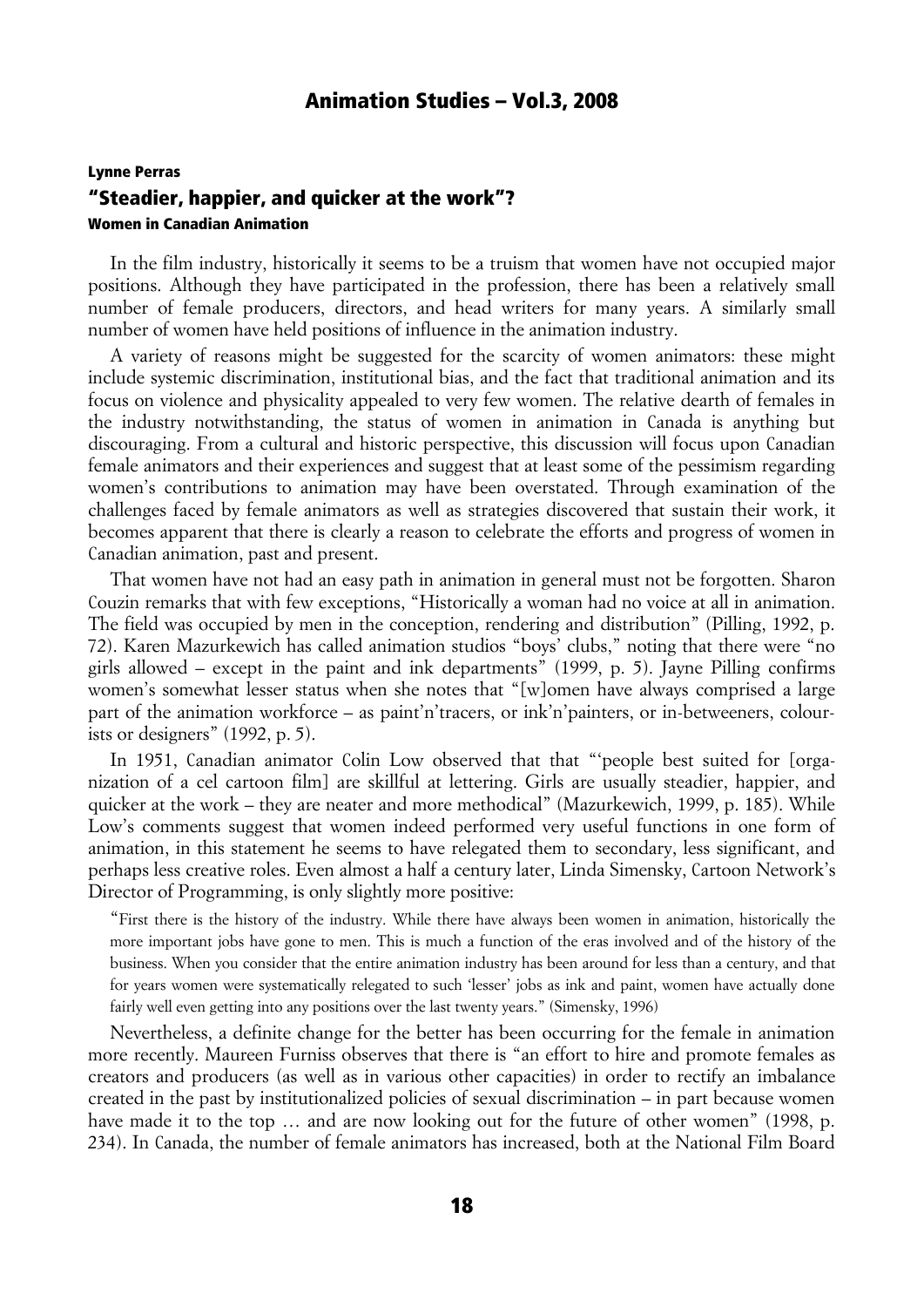and at independent film companies. Women have had and continue to have an increasingly strong voice in animation. They enjoy many opportunities to practice in the field and are generally given considerable encouragement to do so. While in the commercial sector of the industry women seem to have less of a presence, in other areas women's work flourishes and adds new perspectives, themes, and techniques, thereby immensely enriching Canadian animation as a whole.

Whether there are discernible gender differences between animation created by men and women has been a matter of some debate. Marian Quigley has noted that Australian Antoinette Starkiewicz feels animation is "particularly suited to women because it requires infinite patience" (2005, p. 16). Ann Shenfield (who names Canadian animator Caroline Leaf one of her influences) sees a relationship between animation and gender, as she notes that "animation itself is like a gender issue. Animation is marginal, without any doubt … .Being a woman animator is a bit like being against the margin of the margin – not that you can't succeed, but … it's tricky" (2005, p. 93). Animator Carol Beecher perceives few significant differences in themes and approaches; however, she adds that if violence occurs in women's films, there is often a more obvious and concrete psychological or sociological reason for it, whereas in animation created by men, the violence sometimes exists for its own sake or for pure effect (Beecher interview, June 26, 2006, Calgary, Alberta). Jayne Pilling has noted that "[t]here is no overriding thesis about the specificity of women's animation," but concedes that persuasive theories exist (1992, p. 6). She believes that women's early experiences while growing up may account for their ability to express more easily personal emotions than their male counterparts: "men and women are socialized as children in different ways, with the result that women tend to be more able to explore and share personal experience" in their work (1992, p. 6).

Not surprisingly, then, women's animation has also explored and expressed feminist issues and concerns specific to the female experience. In *Women and Animation*, Pilling als discusses animator Susan Young's belief that the fact that the socialization of boys emphasizes hierarchical play might help to explain men's domination of character animation; the latter also thinks that this can account for women's increased development of new styles and techniques of animation (1992, p. 6).

There is no question that women in Canada have made and continue to make their mark in the country's animation, and one of Canada's earliest and most talented animators was Evelyn Lambart. Most closely associated with Norman McLaren, Lambart's early career was spent as the assistant to the Scottish animator, but Lambart played a role in helping McLaren achieve the recognition and respect that he did. Karen Mazurkewich specifically notes colour correction, the incorporation of dust into an artistic image, and the enhancement of the personification of the chair in films such as *Begone Dull Care* (1949), *Mosaic* (1965), and *A Chairy Tale* (1957) respectively as aspects added by Lambart to McLaren's films. Mazurkewich is appalled that Lambart's name was left off the credits of *Chairy Tale* (supposedly the film's producer wanted to maintain the illusion that the chair in the film was actually alive!) (Mazurkewich, 1999, p. 188). Nonetheless, in the end it was both Lambart's technological knowledge and imaginative sensibilities that refined and improved the films on which the two worked (Ibid). Lambart herself seemed less bothered by the treatment she received and always felt grateful for the experience she amassed in the years with McLaren. An independent spirit for the most part, Lambart said, "The way I was brought up was to think of yourself as a person who had an obligation to use your talents in any way you could. Whether you were a man or a woman didn't make any difference." (Munn, 1982, p. 64) In a 1988 interview, she described her early experiences as an animator: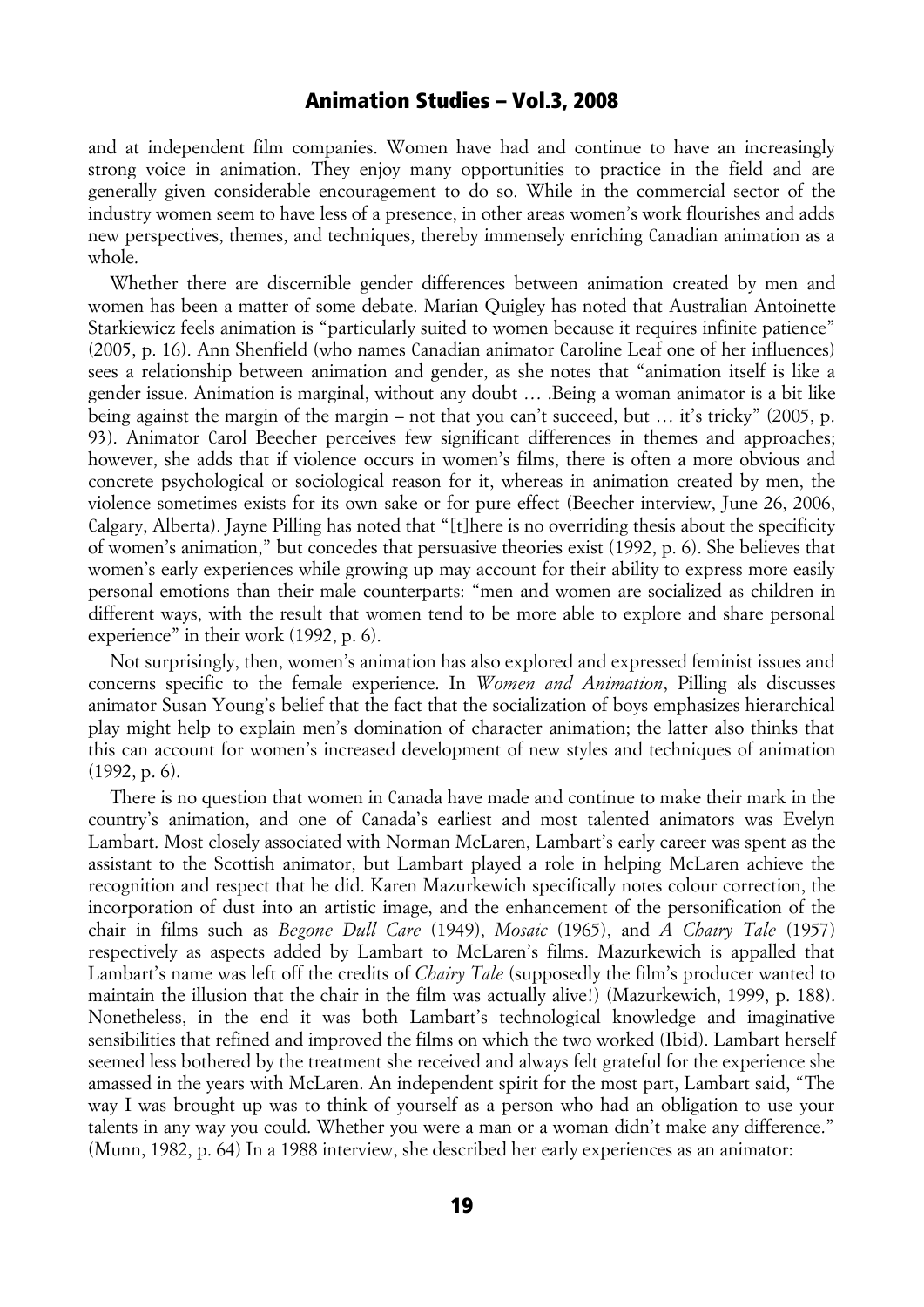"I must say that in those early days everybody was always highly cooperative. There was never any question of discrimination. I didn't feel any differences displayed between the men and the women. This was partly due to my own background. My father had taught us that certain behaviour was expected of women and certain behaviour of men, but that we all had the same intellectual capacity. (Pilling, 1992, p. 30)

Despite the fact that one might argue that Lambart spent much of her time in McLaren's shadow, much to her detriment, and was recognized for her work far too late, that Lambart refused to see herself as a kind of second class animator is telling. Lambart not only enriched McLaren's work but she also benefited from his tutelage both with regards to technique and theme. Gradually she came to learn what intrigued her and what no longer held her interest. Instead of simply taking McLaren's lead, she kept pace with him despite the fact that the public saw only him for a large part of the time. Sociologist Seymour Lipsett has long compared American and Canadian values, and he maintains that Canadians typically are more collectivityoriented than their southern neighbours. The belief that group effort and success is more important than individual glory has pervaded the Canadian psyche, and the dynamics of the partnership of Lambart and McLaren might have fit into this paradigm rather than a more hierarchical model. (Lipsett, 1992).

Once her work with McLaren had slowed down, Lambart began to pursue her own style of film. She used wholly different techniques and content, leaving behind abstraction and pastels and focusing on linear stories with animated cut-outs and bright blues and reds. Her films often centred on concrete stories, frequently fables incorporating animals as characters; for example, she made *The story of Christmas* (1973), *Mr. Frog Went A-courting* (1974), *The Lion and the Mouse* (1976), and *The Town Mouse and the Country Mouse* (1980). She continued to make films for both the National Film Board and independently for a great number of years.

Another renowned and highly gifted female animator, Caroline Leaf, also began her career under the tutelage of a male artist, Derek Lamb. Leaf's films have garnered much attention and received fulsome praise for their "compassionate sensibility to the lyricism and a humanity which one finds all too rare in animation" (Talia Schenkel in Pilling, 1992, p. 41). Like Lambart, Leaf sees the value in working with and learning from others; in the many interviews she has given, she speaks of her inexperience and her own uncertainty about her artistic ability rather than any overtly sexist attitudes or behaviour as obstacles to overcome. Derek Lamb was not Leaf's only mentor; although he tried to get the National Film Board's English Programme Unit to hire her, it was Co Hoedeman from the NFB's French animation studio that ultimately hired her in 1972.

The French office of the NFB in fact actively promoted the hiring of women in its department, and it was most notably Rene Jodoin who supported female animators. In order to produce highly original films, Jodoin not only encouraged young artists, but mentored women artists in particular. French-Canadian animator Francine Desbiens speaks fondly of her work with Jodoin: "At one time … there were more women than men. After he left the department, there were ten years where not one woman was employed as a freelancer or as a permanent … [Jodoin] was way out in front of everybody" (Robinson, 2000, p.2).

Like Lambart, Leaf strives for the merging of innovative techniques and compelling stories. Interestingly, Leaf began her career animating films using animals and legends – similar to Lambart's later work. Perhaps Leaf's most famous technique to date involves her use of glass with sand or ink. Its originality and potential impressed even Norman McLaren who exclaimed, "This is wonderful! In all my years of animation, I've never thought of this!" (Talia Schenkel in Pilling 1992, p. 41). In *The Street* (1976), the animated adaptation of Mordecai Richler's touching story of a child's first experience with death, Leaf's ink and glass brilliantly illustrate the use of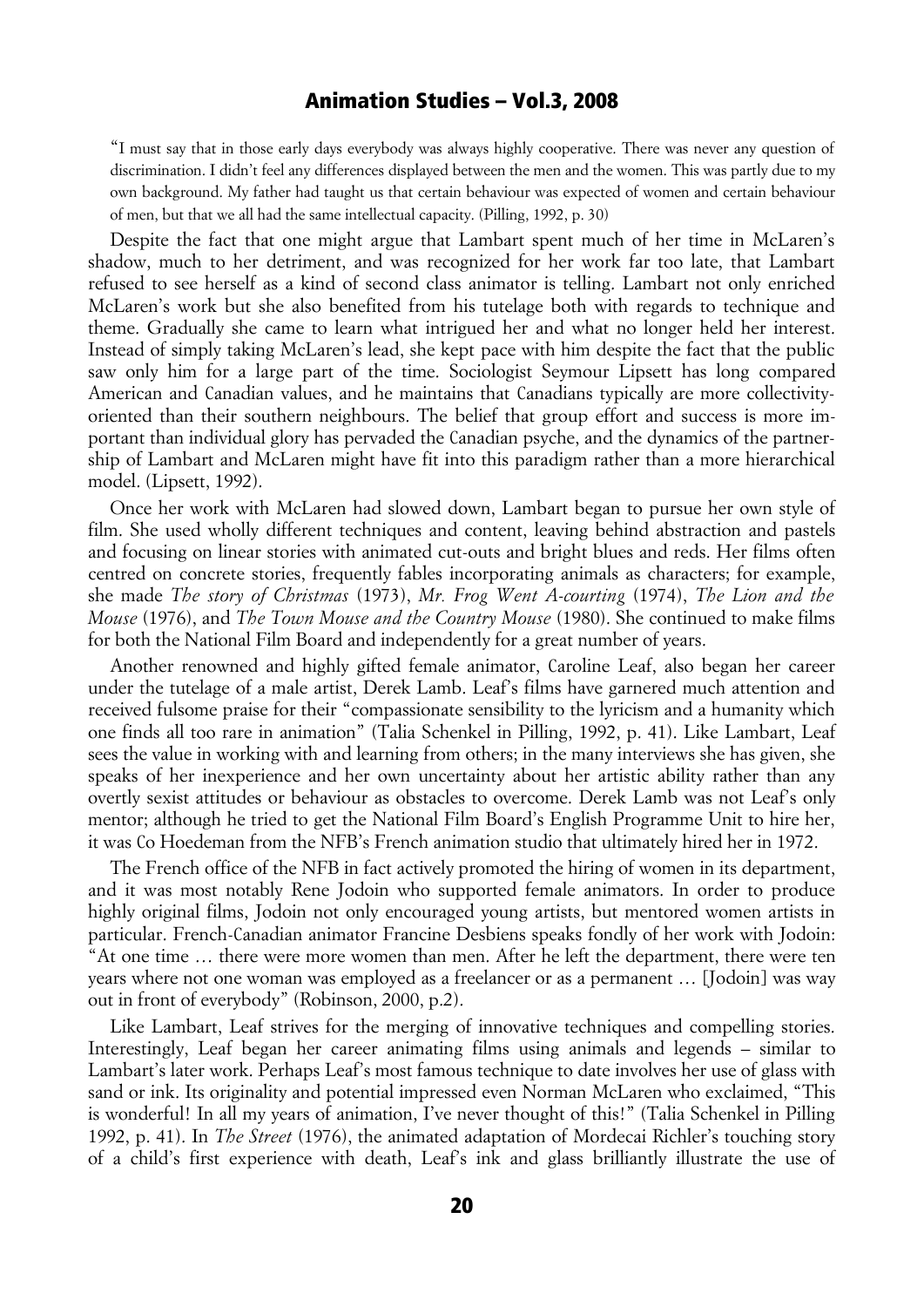metamorphosis, which evokes the passage of time and memory (Wells, 1998, p. 69). A more recent film, *Two Sisters* (1990), reveals yet another technique involving etchings that transmits both the fragility and power underlying codependent sibling relationships as well as the darkness and stifling atmosphere that can pervade these relationships. Irrespective of the techniques, Leaf consistently conveys a sense of pathos and authentic emotion. As Caryn James has observed, "At her best ... Leaf combines visual elegance with a deep humane narrative" (1992, p.1).

Animators following in Lambart's and Leaf's footsteps include Janet Perlman, Wendy Tilby, and Amanda Forbis. Like their predecessors, they focus on and value collaboration and the development of new techniques. Perlman, an independent animator for most of her career, has successfully used cel animation in her acclaimed *Lady Fishbourne's Complete Guide to Better Tablele Manners* (1978), *Why Me* (1978) (co-directed with Derek Lamb), *The Tender Tale of Cinderella Penguin* (1981), and *Invasion of the Space Lobsters* (2005), to name a few. Themes in her work range from the very silly to the very serious: *Lady Fishbourne* pokes fun at social conventions while *Why Me* explores the nature of terminal illness.

Both from western Canada, Tilby and Forbis have been inspired by Caroline Leaf, but have attempted to create their own individual techniques and narrative structures. Their awardwinning *When the Day Breaks* (1999) stands out for its complex technical execution; the animators use Hi-8 film with live actors, photocopied frames, and re-drawings. The theme of the film examines the inter-relatedness of all people as it portrays how a chance encounter between two strangers changes both of them forever. Although Tilby and Forbis each make their own films, they value collaboration. Forbis says that their partnership, "allowed us to air and explore ideas in a way that we couldn't have done alone" (Siegel, 1999, p. 4). She also commends the NFB for its unqualified support when she notes that she and Tilby were "supported, encouraged, and paid. We had excellent technical assistance, and our David Verrall not only championed the project from beginning to end, but he also provided excellent insight in the editing room." (Siegel, 1999, p. 9)

It is perhaps in the independent sector where the greatest number of female Canadian animated artists can be found. As Harvey Deneroff points out, it is important to be aware of "the dominant role [women] play among independent animators, whose films often constitute half the offerings at major international animation festivals" (1996, p. 1). One organization specifically for women animators is Women in Animation – an international support and resource system whose members mainly hail from the United States and Canada. Its mandate is "to foster the dignity, concerns and advancement of women who are involved in any and all aspects of the art and industry of animation" (www.womeninanimation.org).

Open to both genders but no less supportive is the Quickdraw Animation Society (QAS) in Calgary, Alberta. Situated in a prairie city whose focus is on oil and gas and the corporate sector, QAS remains a strong and flourishing enterprise. Its official description calls it "a unique organization operated by animation artists dedicated to the production, education, and appreciation of animation" (*QAS pamphlet*, 2005). Located in a set of rooms on the floor above an ethnic restaurant in downtown Calgary, QAS contains all manner of equipment designed to create and enhance various forms of animation. Both traditional and computer animation can be produced effectively at Quickdraw. The society boasts an impressive library of books on animation as well as a huge array of tapes, disks, and other animation paraphernalia.

What is most striking about Quickdraw, however, is the artistic and emotional support given to animators and would-be animators. Classes, workshops, and less structured events are offered to both the aspiring and the more seasoned artist. Animator Richard Reeves maintains that the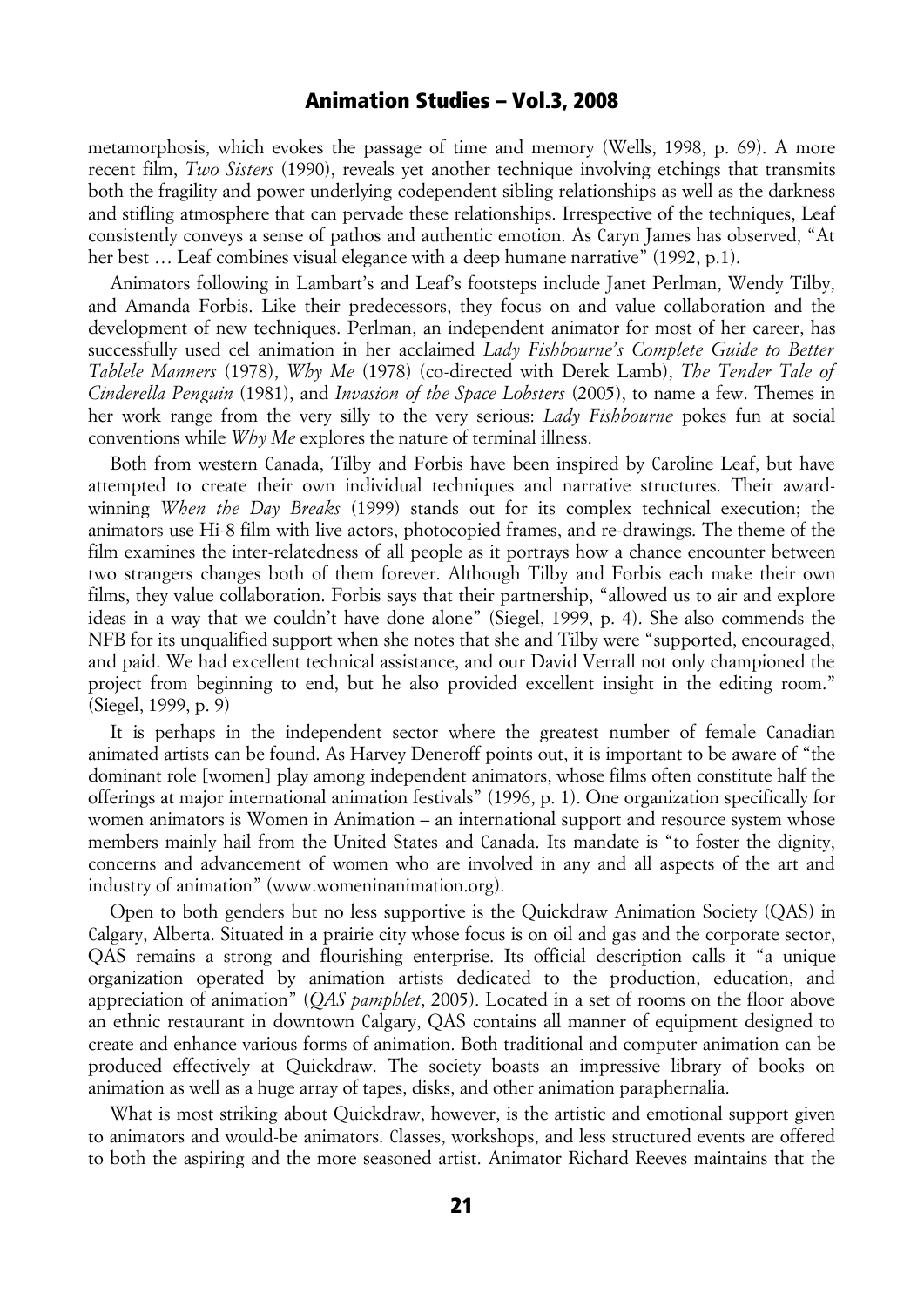society consciously strives to make the atmosphere welcoming to animators of both genders, and women who have been associated with the society concur (Reeves interview, October 10, 2005, Calgary, Alberta). Carol Beecher is one such animator who has branched out on her own and now is co-owner of Fifteen Pound Pink Productions, a small animation company. Her influences include Norman McLaren, Caroline Leaf, Wendy Tilby, and Amanda Forbis (the latter two also spent time at Quickdraw themselves). Another favourite animator of Beecher's is Gail Noonan, an animator living in British Columbia. Noonan's work often centers on issues more geared towards women's interests: two of her most comical films are *The Menopause Song* (1995) and *Your Name in Cellulite* (1995). It is Beecher's opinion that it might be easier for female animators to produce films in Canada than in the U.S. because the former provides more grants to auteurs than the latter. She also states that she perceives sexism in the industry to be far less prevalent in Canada than in other countries, most notably Japan and the U.K. (Beecher interview, June 26, 2006, Calgary, Alberta) Her work (often done in collaboration with Kevin Kurytnik) includes satire or parody rather than introspection or social commentary. *The Wind between my Ears* (2000) comments on the vacuous nature of television, while the cel-animated *Mr. Reaper's Really Bad Morning* (2004) pokes fun at death itself. Her most current project is *Intergallactical Who's Who* (2006), which parodies *Hinterland's Who's Who*, CBC's short fillers that spotlight Canadian wilderness animals.

Keltie Duncan and Anne Koizumi are Calgary animators whose enthusiasm for their work is infectious. Duncan has spent time at Quickdraw, and like Beecher, she feels that women and men are treated equally by the organization, and she sees few obvious or significant differences in animation done by men and women. Nonetheless, she adds that male and female animators often can contribute different strengths to each film and is not surprising that some of the finest animation has both men and women working along side each other. Men and women view the world differently in many respects, and each perspective complements each other (Duncan interview, June 26, 2006, Calgary, Alberta). Koizumi recently returned from the National Film Board's Hothouse Project in Montreal, where she made a short film using plasticine on glass with paper cutouts. She believes that gender differences in animation may exist, but she feels more comfortable saying that every animator is different regardless of his or her gender. Because she is an independent animator, like Carol Beecher, she sees little sexism in the industry. Like other independent animators, she strongly encourages others to continue actively pursuing their interests (Koizumi interview, June 26, 2006, Calgary, Alberta).

To conclude, the fact that female animators in general have not been afforded the same opportunities as men throughout history should not be ignored. However, in Canada women artists have done very well in the field despite their lesser numbers. More importantly, women animators seem to have found ways to remain optimistic and creative, and when discussing women animators, perhaps more emphasis should be placed on their success than has previously been done. Colin Low may have been unknowingly prophetic when he used the words "steadier, happier, and quicker at the work," in his discussion of women in Canadian animation. They have been participating in the field since its inception, and show no signs of slowing down. As evidenced in this discussion, female animators enjoy their work immensely and discuss it enthusiastically. Indeed, women seem to be thriving in the profession and are being recognized for their art, whether it is done at the National Film Board, in independent companies, or on its own. Positive self-perceptions, a supportive environment, and a focus on collaborative efforts have helped to secure a permanent and significant place for women in animation.